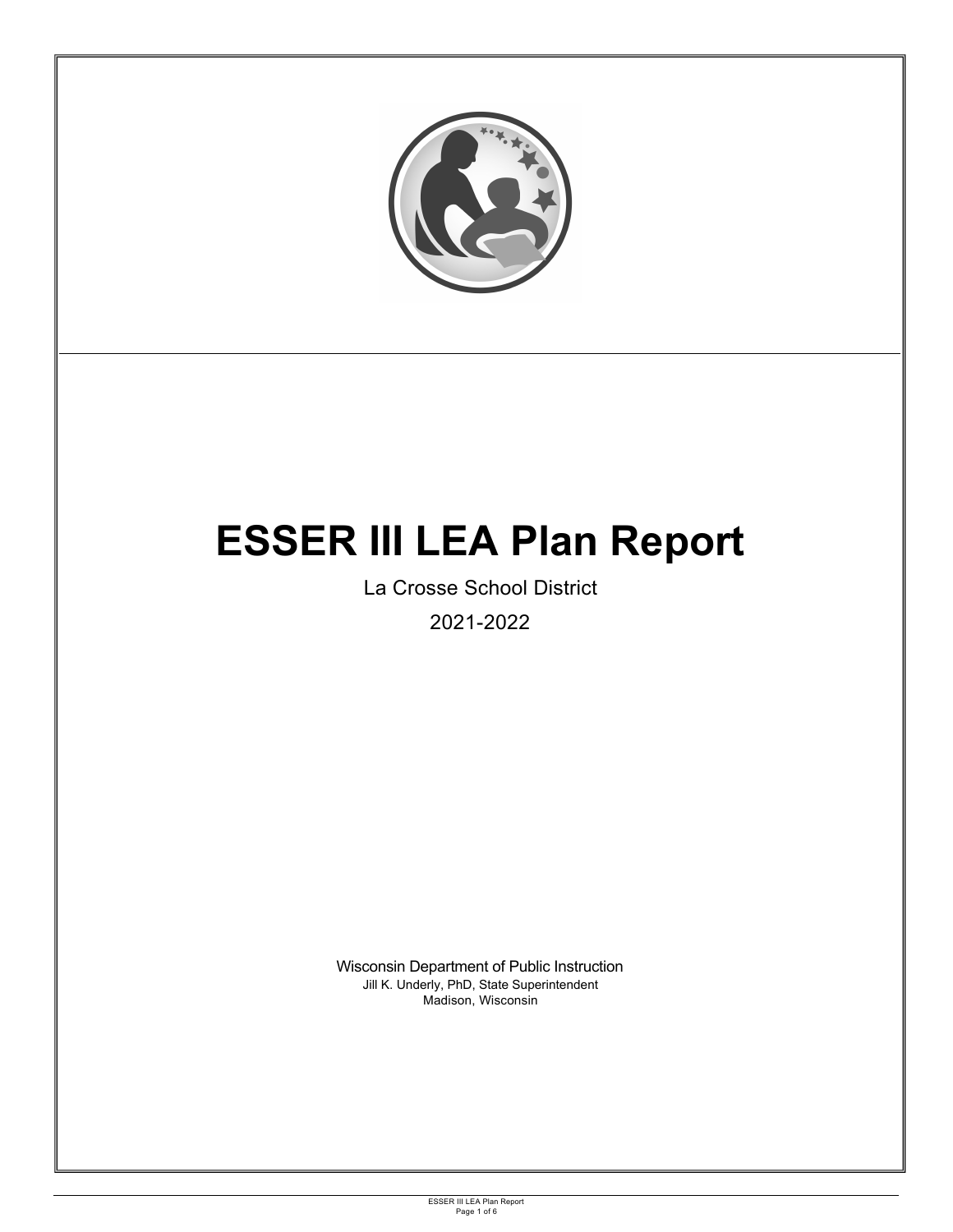## **General Information**

**LEA Name:** La Crosse School District

**Address:** 807 East Ave S La Crosse WI 54601

**Superintendent/District Administrator:** Aaron Engel

**Grades Served:** K4 - 12

**Number of Schools:** 20

**LEA Website:** www.lacrosseschools.org

## **Student Demographics**

Data Source: 2020-21 WISEdash

**Total Student Enrollment:** 6,139

## **Funding**

**ESSER III Allocation: \$8,737,110.00** 

**Amount Budgeted for Evidence-based Improvement Strategies:** \$3,498,075.00

**Amount Budgeted for all other ESSER Activities:** \$5,089,509.00

**Total Amount Budgeted in Approved Application:** \$8,587,584.00

**Remaining Amount to Budget:** \$149,526.00

# **Plan for ESSER III**

**a) How will the funds be used to implement prevention and mitigation strategies that are, to the greatest extent practicable, consistent with the most recent CDC guidelines on reopening schools, in order to continuously and safely open and operate schools for in person learning?**

| <b>Object</b>                                            | Purchase Item or<br><b>Position/Area</b>         | <b>Purchase Item Detail or</b><br><b>Position Activity</b> | <b>Function</b>                                    | Amount<br><b>Budgeted</b> |
|----------------------------------------------------------|--------------------------------------------------|------------------------------------------------------------|----------------------------------------------------|---------------------------|
| 200 - Employee Benefits                                  | School Nurse / No Description<br>Beyond Position | Health Screening                                           | 214200 - School Nursing                            | \$93,900.00               |
| II348 - Vehicle Fuel                                     | Pupil Transportation                             | Social Distancing                                          | 256200 - District Operated Pupil<br>Transportation | \$40,000.00               |
| 324 - Non-Technology Related Repairs<br>land Maintenance | Pupil Transportation                             | Social Distancing                                          | 256600 - Vehicle Servicing                         | \$65,800.00               |
| 542 - Building Improvements<br>Replacement               | Building Components                              | Remodeling Materials - COVID-<br>19                        | 255300 - Remodeling                                | \$1,977,007.00            |
| 542 - Building Improvements<br>Replacement               | <b>Building Components</b>                       | Remodeling Materials - COVID-<br>19                        | 255300 - Remodeling                                | \$2,500,000.00            |

**b) How will the LEA use their required 20% to address the academic impact of lost instructional time through the implementation of evidence-based interventions, such as summer learning or summer enrichment, extended day, comprehensive after school programs, or extended school year programs?**

| Object<br>Number-<br><b>Object</b><br>Label | Purchase Item or<br><b>Position/Area</b>                                                   | <b>Purchase Item Detail</b><br>or Position Activity | <b>Function Number-</b><br><b>Function Label</b>                                                                      | <b>EBIS</b>                                                                                      | Student<br>Group | Amount<br><b>Budgeted</b> |
|---------------------------------------------|--------------------------------------------------------------------------------------------|-----------------------------------------------------|-----------------------------------------------------------------------------------------------------------------------|--------------------------------------------------------------------------------------------------|------------------|---------------------------|
| $ 200 -$<br>Employee<br>Benefits            | Teacher / All Subjects/Elementary Standard (Default)                                       |                                                     | 110000 -<br>Undifferentiated<br>Curriculum                                                                            | Council for Exceptional<br>Children's Division for Early<br>Childhood's Recommended<br>Practices |                  | \$42,000,00               |
| $ 200 -$<br>Employee<br>Benefits            | Social-Emotional Behavioral<br>Interventions / Support / No<br>Description Beyond Position | Additional Educator<br>Supports                     | 221900 - Other<br>Improvement of<br>Instruction                                                                       | Organizing Instruction and Study<br>to Improve Student Learning                                  |                  | \$1,861,345.00            |
| $ 310 -$<br>Personal<br>Services            | Private Vendor Contract                                                                    | Professional<br>Development                         | Standards-Aligned Instructional<br>221300 - Instructional<br>Materials and Professional<br>Staff Training<br>Learning |                                                                                                  |                  | \$4,155.00                |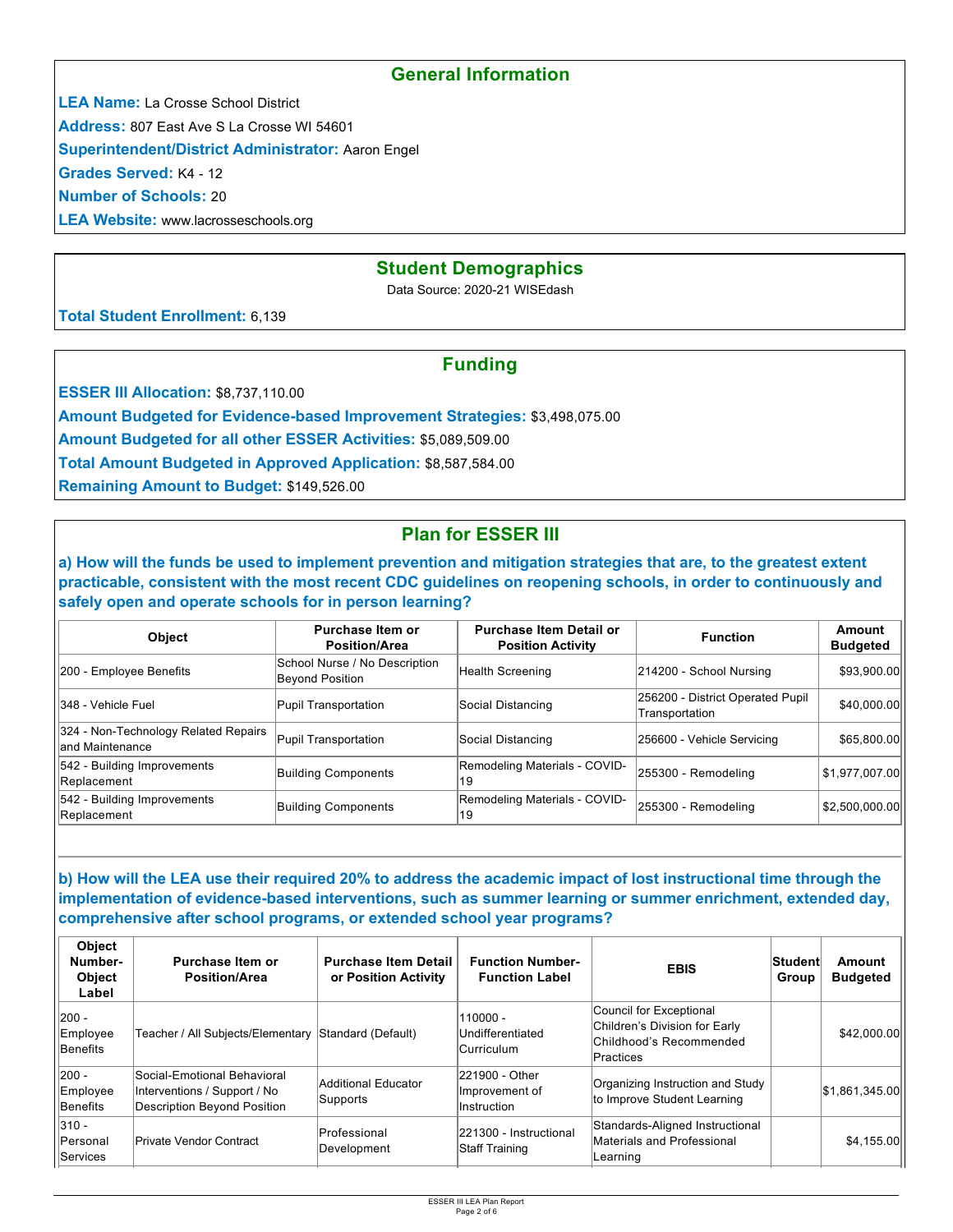| <b>Object</b><br>Number-<br><b>Object</b><br>Label | <b>Purchase Item or</b><br><b>Position/Area</b>                                 | <b>Purchase Item Detail</b><br>or Position Activity | <b>Function Number-</b><br><b>Function Label</b>                                | <b>EBIS</b>                                                                           | Student<br>Group | <b>Amount</b><br><b>Budgeted</b> |
|----------------------------------------------------|---------------------------------------------------------------------------------|-----------------------------------------------------|---------------------------------------------------------------------------------|---------------------------------------------------------------------------------------|------------------|----------------------------------|
| 411 - General<br>Supplies                          | Supplies                                                                        | Addressing Educational<br>Delivery                  | 221300 - Instructional<br><b>Staff Training</b>                                 | Standards-Aligned Instructional<br>Materials and Professional<br>Learning             |                  | \$500.00                         |
| $200 -$<br>Employee<br>Benefits                    | Staff / Activity Funding for Multiple<br>Staff                                  | Professional<br>Development                         | 221300 - Instructional<br>Staff Training                                        | Standards-Aligned Instructional<br>Materials and Professional<br>Learning             |                  | \$220,000.00                     |
| $310 -$<br>Personal<br>Services                    | <b>Private Vendor Contract</b>                                                  | Professional<br>Development                         | 221300 - Instructional<br><b>Staff Training</b>                                 | Foundational Skills to Support K-<br>3 Reading                                        |                  | \$268,500.00                     |
| 411 - General<br>Supplies                          | Supplies                                                                        | Addressing Educational<br>Delivery                  | 221300 - Instructional<br><b>Staff Training</b>                                 | Standards-Aligned Instructional<br>Materials and Professional<br>Learning             |                  | \$10,000.00                      |
| 411 - General<br>Supplies                          | Supplies                                                                        | Addressing Educational<br>Delivery                  | 110000 -<br>Undifferentiated<br>Curriculum                                      | Organizing Instruction and Study<br>to Improve Student Learning                       |                  | \$10,000.00                      |
| 470 -<br>Textbooks &<br>Workbooks                  | Textbooks / Workbooks                                                           | Addressing Educational<br>Delivery                  | 110000 -<br>Undifferentiated<br>Curriculum                                      | Standards-Aligned Instructional<br>Materials and Professional<br>Learning             |                  | \$30,000.00                      |
| $310 -$<br>Personal<br>Services                    | <b>Private Vendor Contract</b>                                                  | Professional<br>Development                         | 221300 - Instructional<br>Staff Training                                        | Foundational Skills to Support K-<br>3 Reading                                        |                  | \$172,500.00                     |
| 310 -<br>Personal<br>Services                      | Private Vendor Contract                                                         | Professional<br>Development                         | 221300 - Instructional<br>Staff Training                                        | Research to Practice Inclusive<br>Communities                                         |                  | \$13,700.00                      |
| $310 -$<br>Personal<br>Services                    | Private Vendor Contract                                                         | Outreach and Mental<br><b>Health Services</b>       | 219000 -<br><b>Other Pupil Services</b>                                         | Core Components of Evidence-<br><b>Based Social Emotional</b><br>Learning Programs    |                  | \$184,000.00                     |
| $200 -$<br>Employee<br><b>Benefits</b>             | Teacher / All Subjects/Elementary                                               | Standard (Default)                                  | 110000 -<br>Undifferentiated<br>Curriculum                                      | Administering and Using High-<br><b>Quality Assessments</b>                           |                  | \$44,495.00                      |
| $200 -$<br>Employee<br><b>Benefits</b>             | Teacher / All Subjects/Elementary                                               | Standard (Default)                                  | 110000 -<br>Undifferentiated<br>Curriculum                                      | Administering and Using High-<br>Quality Assessments                                  |                  | \$49,145.00                      |
| $200 -$<br>Employee<br><b>Benefits</b>             | Teacher / Academic Support-<br>Teachers                                         | Standard (Default)                                  | 221900 - Other<br>Improvement of<br>Instruction                                 | Organizing Instruction and Study<br>to Improve Student Learning                       |                  | \$41,360.00                      |
| 411 - General<br>Supplies                          | Supplies                                                                        | Addressing Educational<br>Delivery                  | 110000 -<br>Undifferentiated<br>Curriculum                                      | Standards-Aligned Instructional<br>Materials and Professional<br>Learning             |                  | \$4,600.00                       |
| $310 -$<br>Personal<br>Services                    | <b>Private Vendor Contract</b>                                                  | Outreach and Mental<br><b>Health Services</b>       | 219000 -<br><b>Other Pupil Services</b>                                         | Evidence-Based Strategies for<br>Social and Emotional Learning<br>and Mental Health   |                  | \$100,000.00                     |
| 200 -<br>Employee<br><b>Benefits</b>               | Program Coordinator /<br>Bilingual/English as a Second<br>Language Coordination | Standard (Default)                                  | 223900 - Other<br><b>Instructional Staff</b><br>Supervision and<br>Coordination | <b>Effective Literacy and English</b><br>Language Instruction for English<br>Learners |                  | \$96,000.00                      |
| $200 -$<br>Employee<br><b>Benefits</b>             | Program Coordinator / Family<br><b>Literacy Services</b>                        | Standard (Default)                                  | 223900 - Other<br><b>Instructional Staff</b><br>Supervision and<br>Coordination | Foundational Skills to Support K-<br>3 Reading                                        |                  | \$4,200.00                       |
| $200 -$<br>Employee<br><b>Benefits</b>             | Staff / Activity Funding for Multiple<br>Staff                                  | Professional<br>Development                         | 221300 - Instructional<br><b>Staff Training</b>                                 | Standards-Aligned Instructional<br>Materials and Professional<br>Learning             |                  | \$37,500.00                      |
| $200 -$<br>Employee<br><b>Benefits</b>             | Teacher / English                                                               | Standard (Default)                                  | 122000 -<br>English Language                                                    | Preventing Dropout in Secondary<br>Schools                                            |                  | \$10,500.00                      |
| $200 -$<br>Employee<br><b>Benefits</b>             | Teacher / Mathematics                                                           | Standard (Default)                                  | 124000 - Mathematics                                                            | Preventing Dropout in Secondary<br>Schools                                            |                  | \$10,500.00                      |
| $200 -$<br>Employee<br>Benefits                    | Teacher / General Science                                                       | Standard (Default)                                  | 126000 - Science                                                                | Preventing Dropout in Secondary<br>Schools                                            |                  | \$10,500.00                      |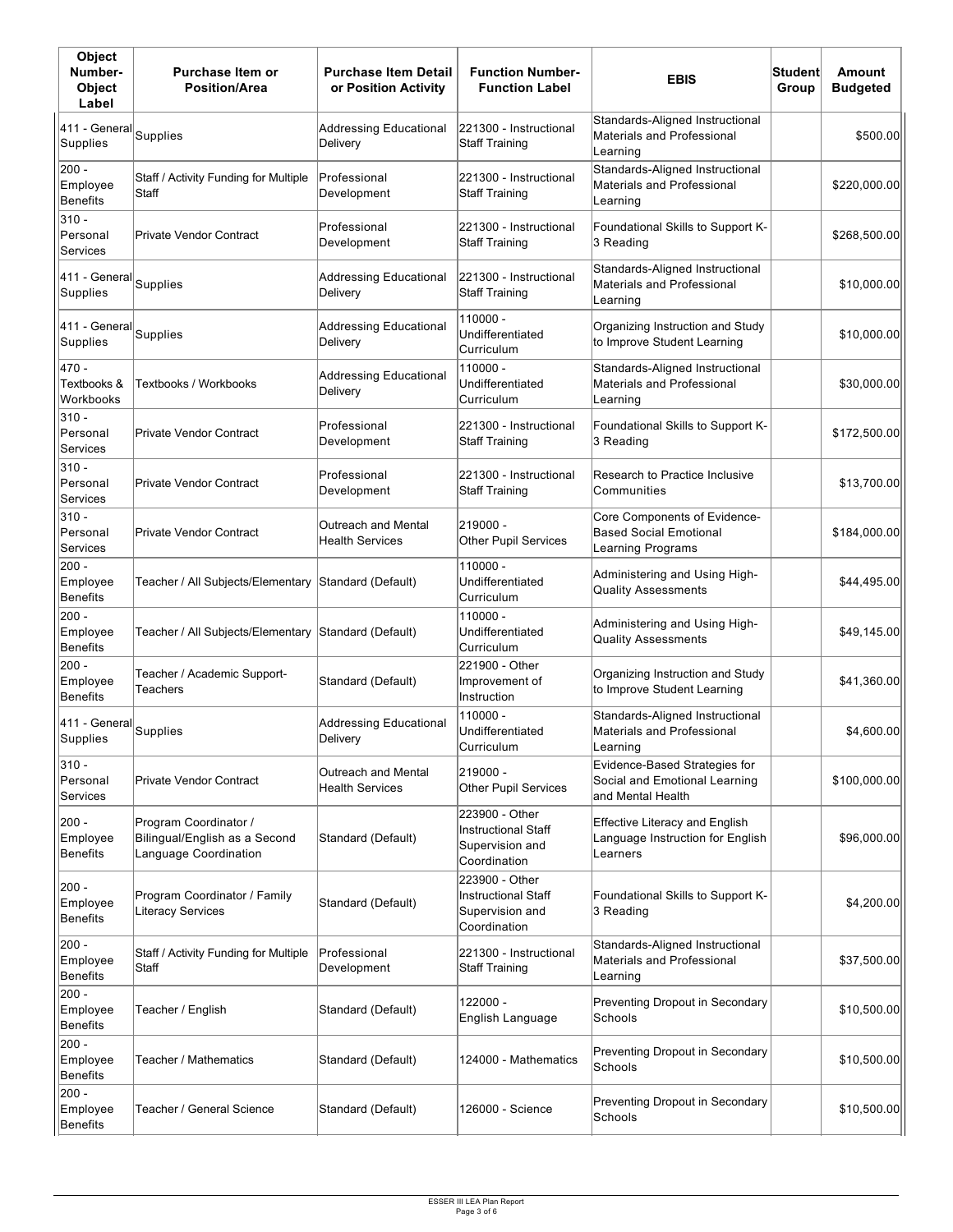| Object<br>Number-<br>Object<br>Label | Purchase Item or<br><b>Position/Area</b>                | <b>Purchase Item Detail</b><br>or Position Activity | <b>Function Number-</b><br><b>Function Label</b> | <b>EBIS</b>                                                     | ∣Student∣<br>Group | Amount<br><b>Budgeted</b> |
|--------------------------------------|---------------------------------------------------------|-----------------------------------------------------|--------------------------------------------------|-----------------------------------------------------------------|--------------------|---------------------------|
| 200 -<br>Employee<br>Benefits        | Teacher / At-Risk Tutor                                 | Standard (Default)                                  | 120000 - Regular<br>Curriculum                   | Evidence-Based High-Dosage<br>Tutoring                          |                    | \$5,250.00                |
| 200 -<br>Employee<br>Benefits        | Staff / Activity Funding for Multiple<br>Staff          | Curriculum<br>Development/Modification Development  | 221200 - Curriculum                              | Preventing Dropout in Secondary<br>Schools                      |                    | \$2,500.00                |
| 200 -<br>Employee<br>Benefits        | Subject Coordinator / No<br>Description Beyond Position | Addressing Educational<br>Delivery                  | 221900 - Other<br>Improvement of<br>Instruction  | Preventing Dropout in Secondary<br>Schools                      |                    | \$95,705.00               |
| 310 -<br>Personal<br>Services        | Private Vendor Contract                                 | Addressing Educational<br>Delivery                  | 221900 - Other<br>Improvement of<br>Instruction  | Preventing Dropout in Secondary<br>Schools                      |                    | \$65,000.00               |
| $ 310 -$<br>Personal<br>Services     | Private Vendor Contract                                 | Addressing Educational<br>Delivery                  | 221900 - Other<br>Improvement of<br>Instruction  | Preventing Dropout in Secondary<br>Schools                      |                    | \$92,620.00               |
| 200 -<br>Employee<br>Benefits        | Staff / Activity Funding for Multiple<br>Staff          | Curriculum<br>Development/Modification Development  | 221200 - Curriculum                              | Organizing Instruction and Study<br>to Improve Student Learning |                    | \$11,500.00               |

### **c) How will the LEA spend its remaining ARP ESSER funds consistent with allowed activities defined in the ARP Act?**

| Subbudget            | <b>Program Type</b>                                        | <b>Object Number-</b><br><b>Object Label</b> | Purchase Item or<br><b>Position/Area</b>       | <b>Purchase Item Detail or</b><br><b>Position Activity</b> | <b>Function Number-</b><br><b>Function Label</b> | <b>Amount</b><br><b>Budgeted</b> |
|----------------------|------------------------------------------------------------|----------------------------------------------|------------------------------------------------|------------------------------------------------------------|--------------------------------------------------|----------------------------------|
| General<br>Education | Addressing Long-term School 200 - Employee<br>Closure      | Benefits                                     | Program Aide /<br>Teacher's Aide               | Standard (Default)                                         | 221900 - Other<br>Improvement of<br>Instruction  | \$16,800.00                      |
| General<br>Education | Outreach/Service Delivery to<br><b>Special Populations</b> | 200 - Employee<br>Benefits                   | Staff / Activity Funding<br>for Multiple Staff | Family Engagement and<br><b>Outreach</b>                   | 219000 -<br><b>Other Pupil Services</b>          | \$101,000.00                     |
| General<br>Education | Addressing Long-term School 328 - Building<br>Closure      | Rental                                       | <b>Building Rental</b>                         | Social Distancing                                          | 255400 - Rental in Lieu of<br>Purchase           | \$50,000.00                      |
| Special<br>Education | Outreach/Service Delivery to<br>Special Populations        | 200 - Employee<br>Benefits                   | Program Coordinator /<br>Systems Coach         | Coaching/Coordination                                      | 221900 - Other<br>Improvement of<br>Instruction  | \$70,518.00                      |
| Special<br>Education | Outreach/Service Delivery to<br><b>Special Populations</b> | 200 - Employee<br>Benefits                   | Program Coordinator /<br>Systems Coach         | Coaching/Coordination                                      | 221900 - Other<br>Improvement of<br>Instruction  | \$81,004.00                      |
| Special<br>Education | Outreach/Service Delivery to<br><b>Special Populations</b> | 200 - Employee<br>Benefits                   | Program Coordinator /<br>Systems Coach         | Coaching/Coordination                                      | 221900 - Other<br>Improvement of<br>Instruction  | \$93,480.00                      |

**d) How will the LEA ensure that the interventions it implements, including but not limited to the interventions under the 20% reservation of the ARP Act to address the academic impact of lost instructional time, will respond to the academic, social, emotional, and mental health needs of all students, and particularly those students disproportionately impacted by the COVID-19 pandemic, including students from low-income families, students of color, English Learners, children with disabilities, students experiencing homelessness, children in foster care, and migratory students?**

### **Educator Practices**

Through multiple Plan Do Study Act (PDSA) cycles, the LEA regularly reviews educator practices monitoring evidence/data sources used to document implementation (e.g., evidence from walkthroughs and observations, coaching cycles, data collected as part of the EE process, evidence of application of professional learning).

LEA uses educator practice data to identify unintended consequences to equity (if any).

- LEA either revises plan(s) and next steps or prepares for scale-up, in response to multiple PDSA cycles.
- LEA uses protocol to review educator practices monitoring evidence/data sources.

## **Student Outcomes**

Regularly, the LEA reviews evidence of student outcomes (e.g., benchmark reading assessment, formative assessments, common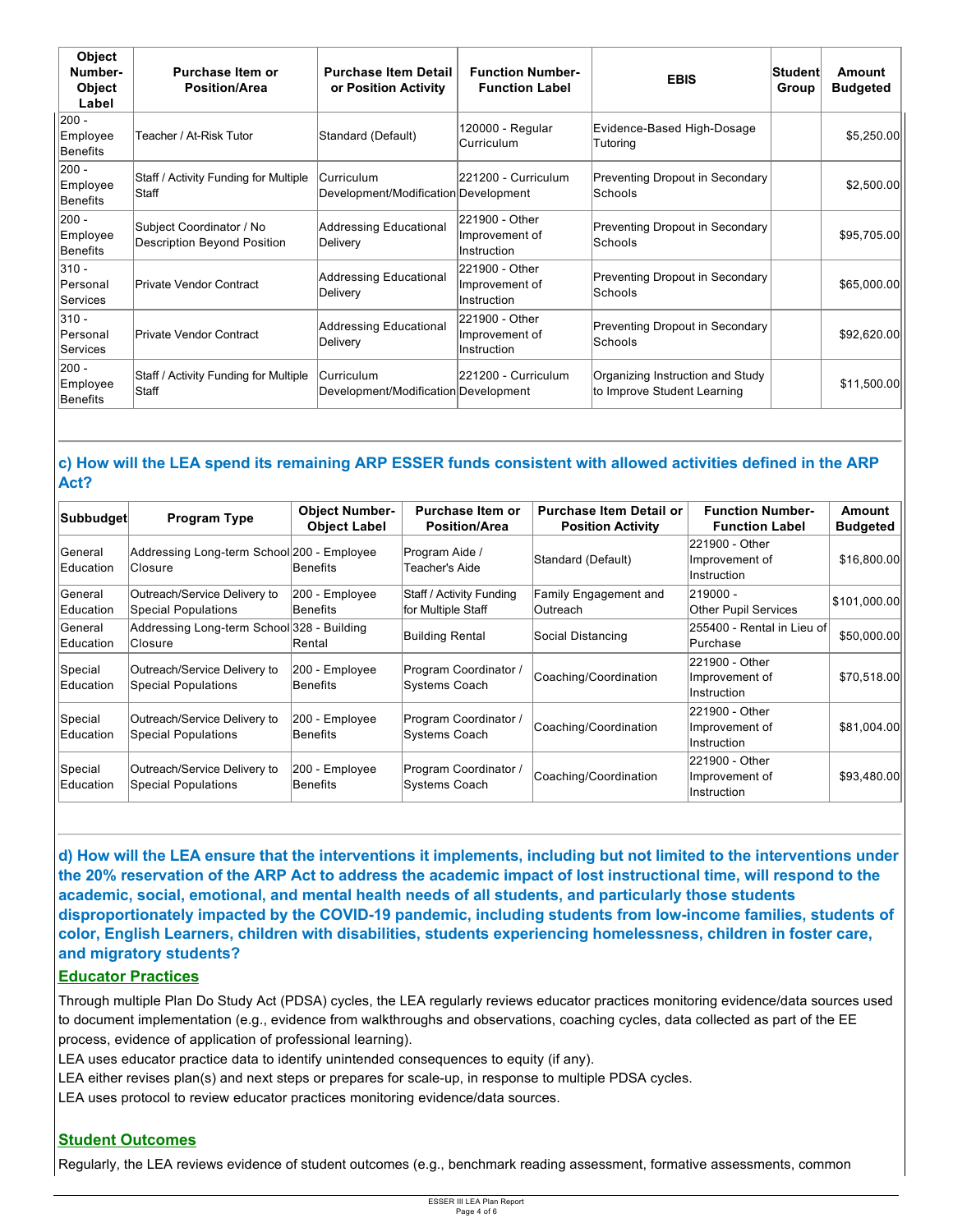summative assessments based on standards, attendance, behavior, course-enrollment and on-track for graduation).

Outcome data is used to identify unintended consequences to equity (if any).

The LEA either revises plan(s) and next steps or prepares for scale-up.

LEA uses protocol (i.e., resources from Wisconsin's Strategic Assessment) to review student outcome monitoring evidence/data sources.

## **Stakeholder Engagement for Plan Development**

LEAs must provide opportunities for stakeholders to meaningfully and substantively contribute to their ESSER III Plan. Consultation must occur prior to submitting a plan in WISEgrants. All LEAs must consult with the following groups:

- Students
- Families
- School and district administrators (including pupil services/special education administrators)
- Teachers, principals, school leaders, other educators, school staff, and their unions

To the extent present in or served by the LEA, LEAs must also consult with the following groups:

- American Indian Nations
	- [Wisconsin Tribal Head Officials](http://witribes.wi.gov/docview.asp?docid=19085&locid=57)
	- [Wisconsin Tribal Education Directors](https://wiea.net/about-wiea/wisconsin-tribal-education-directors/)
- Civil rights organizations (including disability rights organizations)
- Stakeholders representing the interests of
	- Children with disabilities,
	- English learners,
	- Children experiencing homelessness,
	- Children in foster care,
	- Migratory students,
	- Children who are incarcerated, and other underserved students

### *Describe your LEA's level of engaging stakeholders:*

LEA engaged diverse stakeholders, particularly those representing historically marginalized/currently marginalized students, in all parts of the planning process. LEA ensured meaningful communication with Limited English Proficient family members. *Example: Stakeholders participated in identifying needs created by the pandemic, developing a plan to meet those needs, and will be involved in the implementation of the plan as well as assessing the outcomes of the plan.* 

## **Safe Return to In-Person Instruction and Continuity of Services Plan**

The United States Department of Education (USDE) requires all LEAs to post their Safe Return to In-Person Instruction and Continuity of Services Plan to their website and identify the extent to which they have adopted Centers for Disease Control and Prevention (CDC) recommendations for the safe return to schools. The extent to which LEAs adopted the CDC recommendations did not impact the amount of ESSER funds it received.

**La Crosse Sch Dist has their Safe Return to In-Person Instruction and Continuity of Services Plan posted to this website: [https://docs.google.com/document/d/15Ea4h\\_ztcKe\\_YIF58MI6Ey03dlglvYmVua108OIh\\_hI/edit](https://docs.google.com/document/d/15Ea4h_ztcKe_YIF58MI6Ey03dlglvYmVua108OIh_hI/edit)**

On 12/27/2021, La Crosse Sch Dist stated they took the following steps to ensure continuity of services, including but not limited to services to address students' academic needs and students' and staff social, emotional, mental health, and other needs, which may include student health and food services.

WDPI strongly encourages LEAs to follow the CDC and the Wisconsin Department of Health Services (DHS) recommendations. The following resources will help LEAs prepare for, prevent, and respond to COVID-19 so that students, staff, and families can safely return to in-person instruction:

- $\bullet$ [CDC Guidance for COVID-19 Prevention in K-12 Schools and ECE Programs](https://www.cdc.gov/coronavirus/2019-ncov/community/schools-childcare/k-12-guidance.html)
- [Guidelines for the Prevention, Investigation, and Control of COVID-19 Outbreaks in K-12 Schools](https://www.dhs.wisconsin.gov/publications/p02757.pdf)